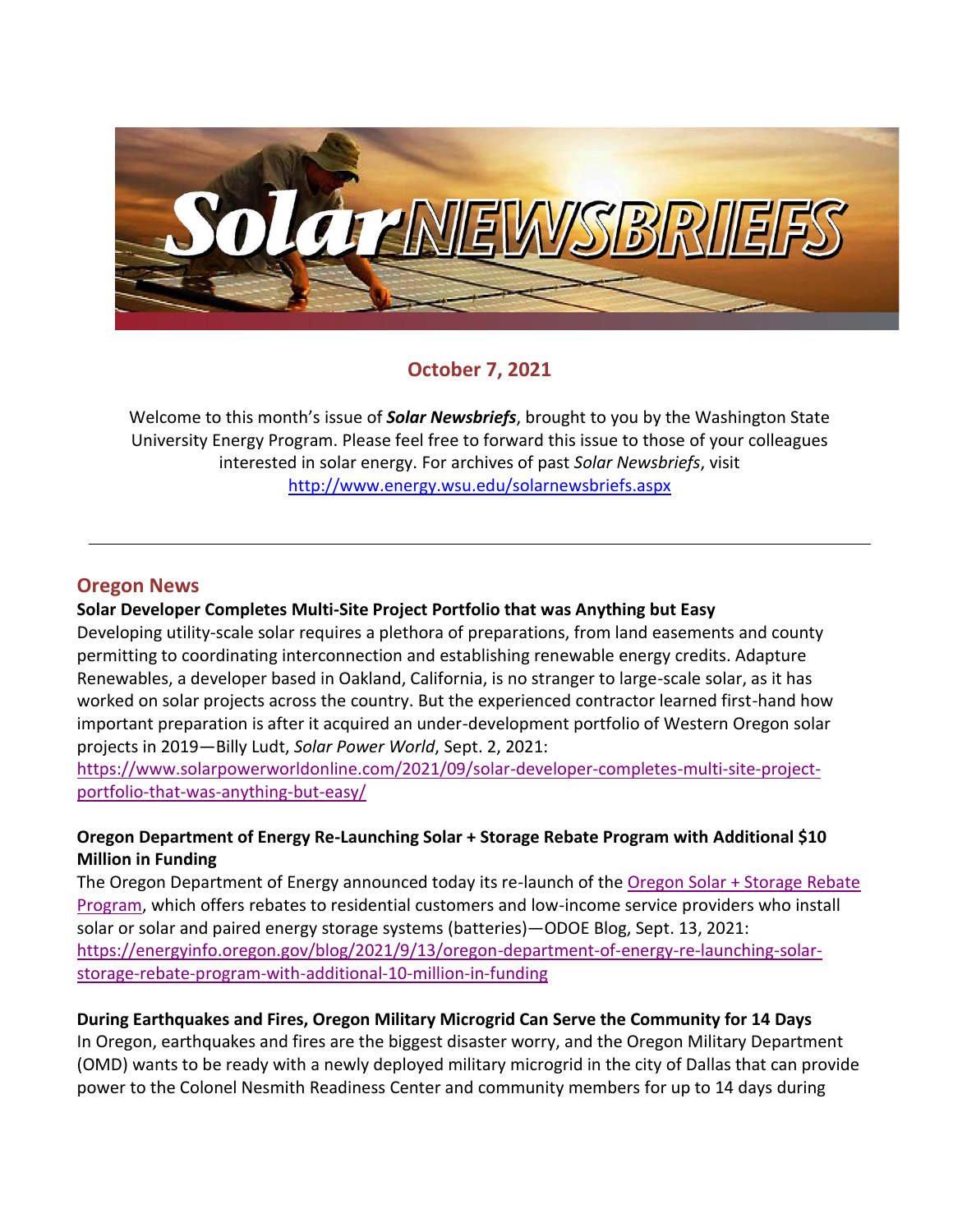outages. The readiness center will be powered during outages by a microgrid that includes 225 kW of solar, a 128-kWh Blue Planet Energy battery, an Ageto Energy controller and an existing 150-kW diesel generator—Lisa Cohn, *Microgrid Knowledge*, Sept. 15, 2021: [https://microgridknowledge.com/military](https://microgridknowledge.com/military-microgrid-oregon/)[microgrid-oregon/](https://microgridknowledge.com/military-microgrid-oregon/)

#### **Oregon PUC Revises Community Solar Program to Encourage more Participation**

The Oregon Public Utility Commission has approved policy changes to the Community Solar Program intended to increase residential and low-income customer enrollments in the program. In a public meeting this week, the PUC approved the release of the remaining 79 MW of capacity for Pacific Power and PGE. To increase the participation of residential customers, the PUC approved the requirement that 50 percent of each project's capacity be subscribed by residential customers. The PUC also increased the discount for low-income subscribers from 20 percent to 40 percent—KTVZ News, Channel 21, Sept. 23, 2021: [https://ktvz.com/community/community-billboard/2021/09/23/oregon-puc-revises](https://ktvz.com/community/community-billboard/2021/09/23/oregon-puc-revises-community-solar-program-to-encourage-more-participation/)[community-solar-program-to-encourage-more-participation/](https://ktvz.com/community/community-billboard/2021/09/23/oregon-puc-revises-community-solar-program-to-encourage-more-participation/)

## **Bend Residents Warming Up to the Idea of Rooftop Solar Panels: Solar Panels Join the COVID-Era Business Boom**

When professional snowboarder Austin Smith decided he was going to build a home on Bend's west side, one of the first design elements he employed was a south-facing roof. With solar panels on top, he would be able to maximize the amount of energy he could harness from the sun—Michael Kohn, *The Bulletin*, Sept. 24, 2021: [https://www.bendbulletin.com/localstate/environment/bend-residents](https://www.bendbulletin.com/localstate/environment/bend-residents-warming-up-to-the-idea-of-rooftop-solar-panels/article_5f9d2cc2-1cbe-11ec-993e-b3a382e38951.html)[warming-up-to-the-idea-of-rooftop-solar-panels/article\\_5f9d2cc2-1cbe-11ec-993e-b3a382e38951.html](https://www.bendbulletin.com/localstate/environment/bend-residents-warming-up-to-the-idea-of-rooftop-solar-panels/article_5f9d2cc2-1cbe-11ec-993e-b3a382e38951.html)

#### **Oregon PUC Approves Policy Changes to Community Solar Program to Spur Enrollment**

The Oregon Public Utility Commission (PUC) last week made changes to its Community Solar Program, approving the release of 79 MW of capacity for Pacific Power and PGE and making moves aimed at increasing residential and low-income customer enrollments. The Community Solar Program Encompasses Customers of PGE (Portland General Electric), Pacific Power and Idaho Power, offering options for those who lack access to other solar generation programs due to status as renters, having a shaded roof, high costs of solar installation and more. These customers can use the program to subscribe to a qualified solar project and receive credits on their electric utility bills for their portion of any energy generated—Chris Galford, *Daily Energy Insider*, Sept. 26, 2021: [https://dailyenergyinsider.com/news/32043-regon-puc-approves-policy-changes-to-community-solar-](https://dailyenergyinsider.com/news/32043-regon-puc-approves-policy-changes-to-community-solar-program-to-spur-enrollment/?amp)

[program-to-spur-enrollment/?amp](https://dailyenergyinsider.com/news/32043-regon-puc-approves-policy-changes-to-community-solar-program-to-spur-enrollment/?amp)

#### **Students Fund Solar Expansion at SOU Farm**

A student-funded solar project at Southern Oregon University will generate an additional 15.48 kilowatts, adding to the university's nine other solar arrays and 450-kilowatt clean energy capacity. A solar array installed on a storage building at The Farm at SOU in mid-September leveraged an Oregon Department of Energy grant of about \$15,000 combined with \$30,000 from the SOU Green Fund, which is replenished with a "Green Tag" fee of \$13 per student each term and energy agreements embedded in other student-funded sustainability projects, said Rebecca Walker, SOU sustainability and recycling manager—Allayana Darrow, *Mail Tribune*, Sept. 28, 2021: [https://www.ashlandtidings.com/top](https://www.ashlandtidings.com/top-stories/news/2021/09/26/students-fund-solar-expansion-at-sou-farm/)[stories/news/2021/09/26/students-fund-solar-expansion-at-sou-farm/](https://www.ashlandtidings.com/top-stories/news/2021/09/26/students-fund-solar-expansion-at-sou-farm/)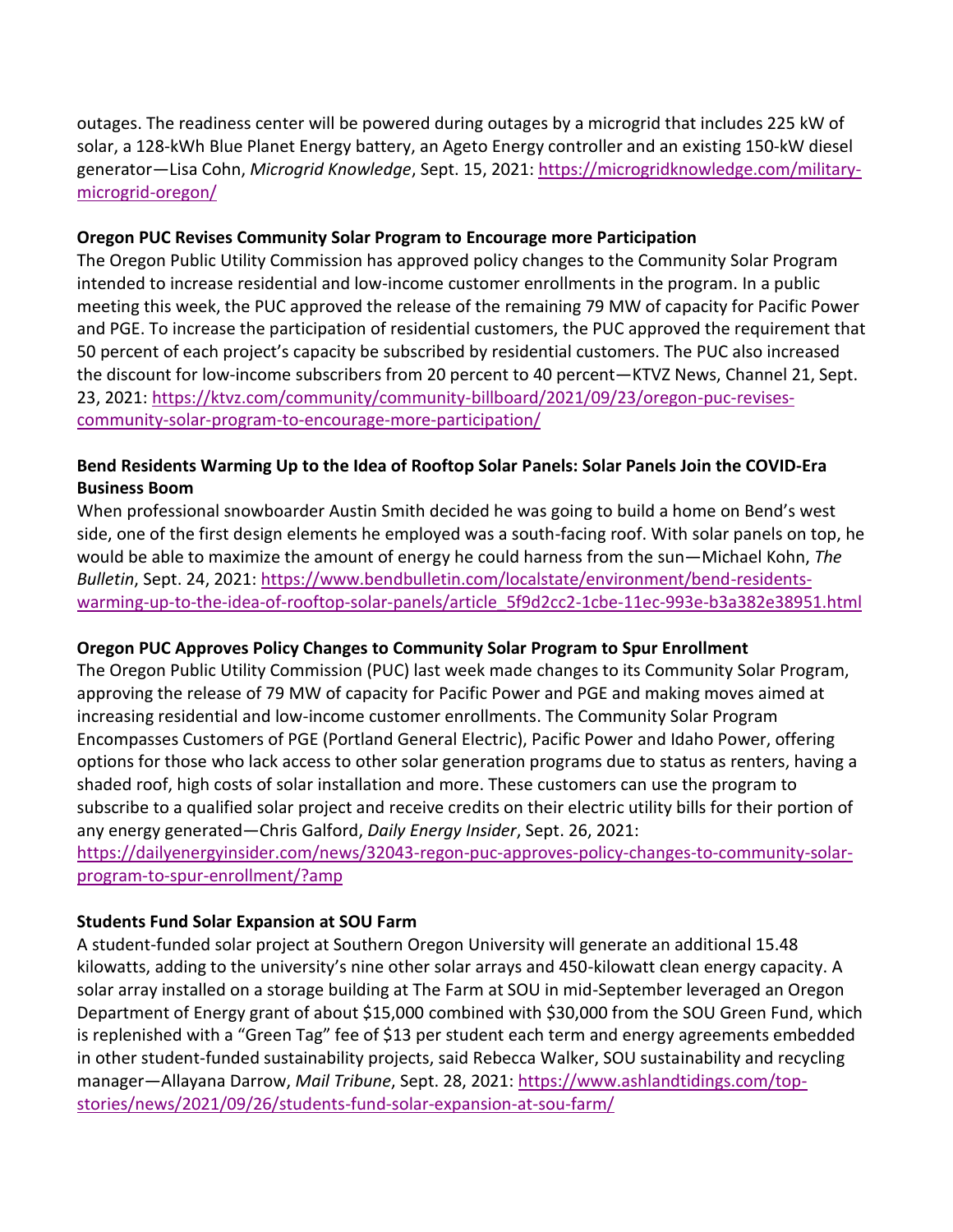#### **STracker Solar Installs Dual-Axis Trackers at Southern Oregon University for Agrivoltaic Research**

STracker Solar of Ashland, Oregon, has installed three new proprietary STrackers in the north end of Southern Oregon University's Sustainability Farm adjacent to the ScienceWorks Museum parking lot. The new elevated PV dual-axis trackers are in line with the three existing STrackers that have been producing clean local solar energy since August 2019. They will serve as a platform for "agrivoltaic" and other student research at SOU—Billy Ludt, *Solar Power World*, Sept. 30, 2021:

[https://www.solarpowerworldonline.com/2021/09/stracker-solar-installs-dual-axis-trackers-at](https://www.solarpowerworldonline.com/2021/09/stracker-solar-installs-dual-axis-trackers-at-southern-oregon-university-for-agrivoltaic-research/)[southern-oregon-university-for-agrivoltaic-research/](https://www.solarpowerworldonline.com/2021/09/stracker-solar-installs-dual-axis-trackers-at-southern-oregon-university-for-agrivoltaic-research/)

#### **Washington News**

#### **Washington State Provides Funds for Nine Microgrids**

Washington State announced \$3.9 million in grants from the state's Clean Energy Fund on Aug. 25, to design and build 18 electric grid modernization projects, including microgrids. Nine of the projects include microgrids and all help Washington's utilities move the state closer to its 2045 goal of having 100% of its electricity supply free of greenhouse gas emissions—Sharon Bennett, *Microgrid Knowledge*, August 30, 2021:<https://microgridknowledge.com/washington-state-microgrids/>

#### **Pandemic Created Slowdown but Didn't Stop Completion of Snohomish County PUD's Microgrid**

Snohomish County Public Utility District (PUD), the second largest public utility in Washington state, started construction on its long-planned airport microgrid in Arlington, Washington, just a few weeks before the first case of COVID-19 in the U.S. was identified. The airport is just a few miles from the PUD's Everett, Washington, headquarters, about 40 miles north of Seattle. That was nearly two years ago — in February 2020—Sharon Bennett, *Microgrid Knowledge*, Sept. 9, 2021: <https://microgridknowledge.com/airport-microgrid-snohomish/>

#### **Engineering Professor Receives NSF Grant for Off-Grid Solar Electricity**

Professor Henry Louie, PhD, of Electrical and Computer Engineering, is a recent recipient of a National Science Foundation (NSF) grant. As principal investigator representing Seattle University, Dr. Louie will collaborate with research partner Navajo Technical University, located in New Mexico.

The three-year award, totaling \$540,000, will be divided between the two universities to address the issue of energy poverty and assess how "off-grid systems on Native American reservations perform and to develop a novel method to improve their design, resulting in lower costs and enhanced performance"—Seattle University, *The Newsroom*, Sept. 13, 2021: [https://www.seattleu.edu/newsroom/stories/2021/engineering-professor-receives-nsf-grant-for-off](https://www.seattleu.edu/newsroom/stories/2021/engineering-professor-receives-nsf-grant-for-off-grid-solar-electricity.html)[grid-solar-electricity.html](https://www.seattleu.edu/newsroom/stories/2021/engineering-professor-receives-nsf-grant-for-off-grid-solar-electricity.html)

#### **Silfab Solar Secures Investment to Support U.S. Module Manufacturing Expansion**

North American module manufacturer Silfab Solar has received investment led by private equity firm ARC Financial Corp to help scale up its U.S. PV production footprint. The funding comes weeks after Silfab began shipping products from a new plant in Burlington, Washington, that has doubled the manufacturer's annual production capacity to around 800MW. That expansion followed Silfab securing a U.S. distribution deal for its modules with BayWa r.e. earlier in the year—Jules Scully, *PVTech*, Sept.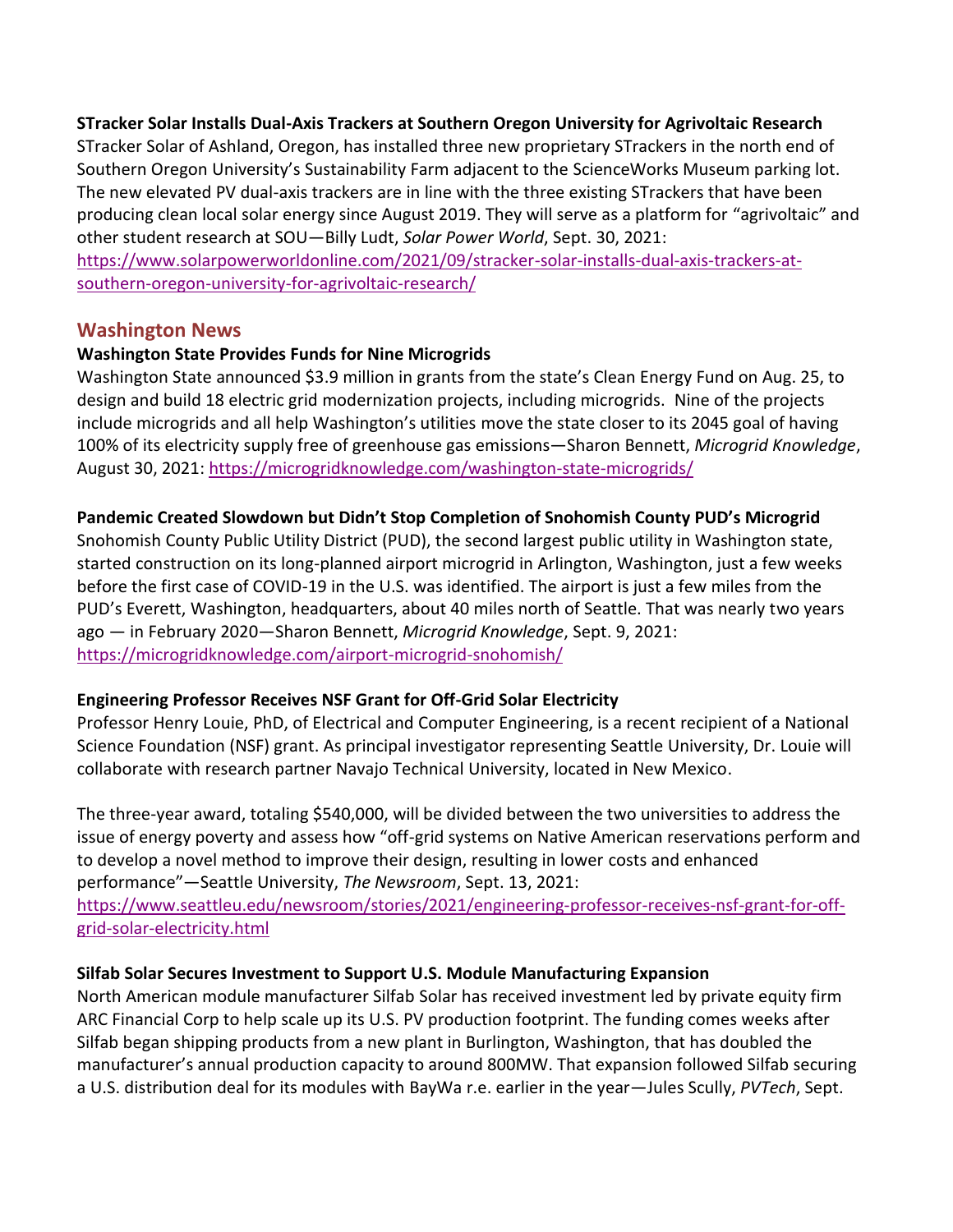# 16, 2021: [https://www.pv-tech.org/silfab-solar-secures-investment-to-support-us-module](https://www.pv-tech.org/silfab-solar-secures-investment-to-support-us-module-manufacturing-expansion/)[manufacturing-expansion/](https://www.pv-tech.org/silfab-solar-secures-investment-to-support-us-module-manufacturing-expansion/)

### **PUD's Arlington Microgrid Project Now Operational**

One of the most experimental clean energy sites in the country is now operational in Smokey Point at the Snohomish PUD's Arlington Microgrid Project. PUD staff and scientists are now looking at how various energy projects can interact with each other at the site. "We have arguably created the most complicated microgrid in the country because we wanted to demonstrate everything that energy storage could do," said Scott Gibson, the project manager at Snohomish PUD—Christopher Andersson, *North County Outlook*, Sept. 21, 2021: [https://www.northcountyoutlook.com/news/puds-arlington](https://www.northcountyoutlook.com/news/puds-arlington-microgrid-project-now-operational/article_dc8b3446-1af6-11ec-ac89-5bec01ef2cfe.html)[microgrid-project-now-operational/article\\_dc8b3446-1af6-11ec-ac89-5bec01ef2cfe.html](https://www.northcountyoutlook.com/news/puds-arlington-microgrid-project-now-operational/article_dc8b3446-1af6-11ec-ac89-5bec01ef2cfe.html)

## **Puget Sound Energy Awarded Clean Energy Grant**

Puget Sound Energy was recently awarded a Washington State Department of Commerce grant from the state's Clean Energy fund. The grant worth \$150,000 will help PSE with analysis and preliminary design to add a renewable hydrogen and/or renewable natural gas-powered generator to a planned solar plus storage microgrid at Tenino High School—Submitted by Puget Sound Energy, *Thurston Talk*, Sept. 28, 2021: [https://www.thurstontalk.com/2021/09/28/puget-sound-energy-awarded-clean](https://www.thurstontalk.com/2021/09/28/puget-sound-energy-awarded-clean-energy-grant/)[energy-grant/](https://www.thurstontalk.com/2021/09/28/puget-sound-energy-awarded-clean-energy-grant/)

## **Puget Sound Energy Provides Solar Grant to Lummi Nation School**

Puget Sound Energy (PSE) has provided a Green Power Solar Grant to a partnership between the Lummi Education Division, Lhaq'temish Foundation, Lummi Indian Business Council and Northwest Indian College. The grant will be used to install a 50.4 kilowatt (kW) solar array at the Lummi Nation School as part of an ongoing effort to provide assistance to our communities, an effort that is heightened by the ongoing impacts of the COVID-19 pandemic—Submitted by Puget Sound Energy, *Whatcom Talk*, Sept. 29, 2021: [https://www.whatcomtalk.com/2021/09/29/puget-sound-energy-provides-solar-grant-to](https://www.whatcomtalk.com/2021/09/29/puget-sound-energy-provides-solar-grant-to-lummi-nation-school/)[lummi-nation-school/](https://www.whatcomtalk.com/2021/09/29/puget-sound-energy-provides-solar-grant-to-lummi-nation-school/)

#### **State Panel Reviews Goose Prairie Solar Project Planned Near Moxee**

Speakers at a hearing Monday supported a solar energy project east of Moxee, saying it would bring jobs to the area, though others raised concerns about the effect on agriculture. OneEnergy's plans call for building an 80-megawatt solar energy collection system with battery storage on 625 acres about eight miles east of Moxee. The site is near State Route 24, Den Beste Road and Desmarais Road. The system will deliver power through the Bonneville Power Administration's lines at the site—Kate Smith, *Yakima Herald-Republic*, Sept. 29, 2021: [https://www.yakimaherald.com/news/local/state-panel](https://www.yakimaherald.com/news/local/state-panel-reviews-goose-prairie-solar-project-planned-near-moxee/article_e4260cd7-0e41-5d06-b509-13afe9f33a60.html?utm_medium=social&utm_source=email&utm_campaign=user-share)[reviews-goose-prairie-solar-project-planned-near-moxee/article\\_e4260cd7-0e41-5d06-b509-](https://www.yakimaherald.com/news/local/state-panel-reviews-goose-prairie-solar-project-planned-near-moxee/article_e4260cd7-0e41-5d06-b509-13afe9f33a60.html?utm_medium=social&utm_source=email&utm_campaign=user-share) [13afe9f33a60.html?utm\\_medium=social&utm\\_source=email&utm\\_campaign=user-share](https://www.yakimaherald.com/news/local/state-panel-reviews-goose-prairie-solar-project-planned-near-moxee/article_e4260cd7-0e41-5d06-b509-13afe9f33a60.html?utm_medium=social&utm_source=email&utm_campaign=user-share)

# **National News**

# **DOE Releases Solar Futures Study Providing the Blueprint for a Zero-Carbon Grid**

The U.S. Department of Energy (DOE) has released the Solar Futures Study detailing the significant role solar will play in decarbonizing the nation's power grid. The study shows that by 2035, solar energy has the potential to power 40% of the nation's electricity, drive deep decarbonization of the grid, and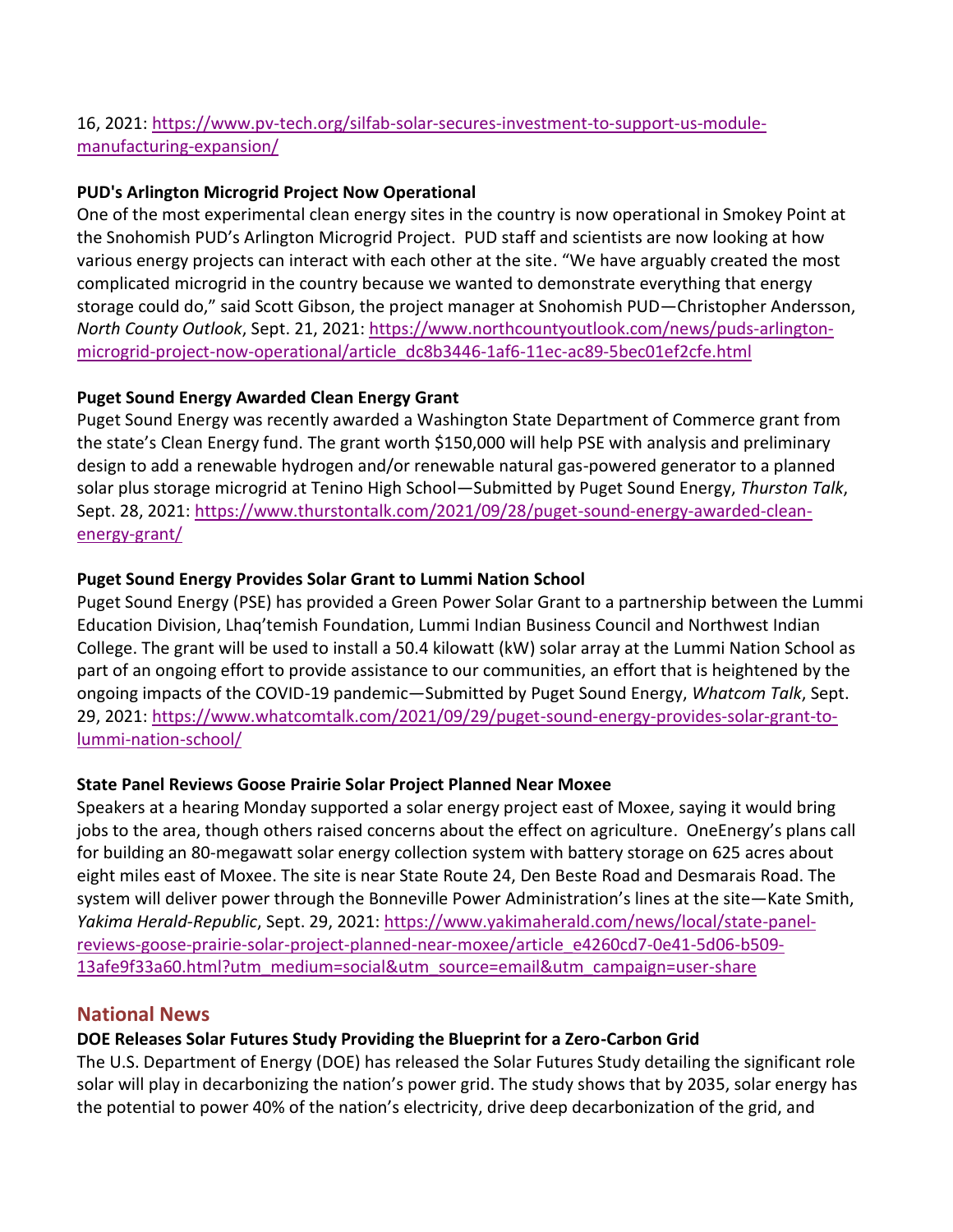employ as much as 1.5 million people — without raising electricity prices. The study's findings call for massive and equitable deployment of clean energy sources, underscoring the Biden Administration's efforts to tackle the climate crisis and rapidly increase access to renewable power throughout the country—*T&D World*, Sept. 10, 2021: [https://www.tdworld.com/renewables/article/21174948/doe](https://www.tdworld.com/renewables/article/21174948/doe-releases-solar-futures-study-providing-the-blueprint-for-a-zerocarbon-grid)[releases-solar-futures-study-providing-the-blueprint-for-a-zerocarbon-grid](https://www.tdworld.com/renewables/article/21174948/doe-releases-solar-futures-study-providing-the-blueprint-for-a-zerocarbon-grid)

#### **Solar Futures Study**

The [Solar Futures Study](https://www.energy.gov/sites/default/files/2021-09/Solar%20Futures%20Study.pdf) explores solar energy's role in transitioning to a carbon-free electric grid. Produced by the U.S. Department of Energy Solar Energy Technologies Office (SETO) and the National Renewable Energy Laboratory (NREL) and released on September 8, 2021, the study finds that with aggressive cost reductions, supportive policies, and large-scale electrification, solar could account for as much as 40% of the nation's electricity supply by 2035 and 45% by 2050. To read more and access the report—U.S. DOE, Solar Energy Technologies Office, Sept. 13, 2021: <https://www.energy.gov/eere/solar/solar-futures-study>

#### **Conferences and Webinars**

# **The Washington State Solar Summit: Lynnwood Convention Center, Lynnwood, WA, October 22, 2021** *Early Bird Discounted Registration Rates Ends October 8.*

In-person event with a livestream option. This is an annual information gathering and networking event for industry stakeholders including manufacturers, installers, utilities, municipalities, legislators/policy makers, educators, students, tribal members, advocacy organizations/nonprofits, distributors, engineers, financial lenders, consultants and more. The Solar Summit attempts to tackle the most timely issues and most talked about conversations surrounding solar energy and solar adoption in Washington. The Washington State Solar Summit is for anyone engaged in solar deployment, education and advocacy in Washington state. Presented by Solar Washington. For more information and to register: [https://www.solarwa.org/2021\\_solar\\_summit\\_register](https://www.solarwa.org/2021_solar_summit_register)

#### **2021 U.S. C3E Women in Clean Energy Symposium & Awards presents Justice and Equity in Clean Energy: Webinar: November 3 & 4, 2021**

Clean energy, environmental justice, and social equity are at a critical juncture in the United States. All Americans should share in the benefits of the energy transition regardless of income, race, ethnicity, gender and geographic location. These benefits include sustainable energy technologies, new job opportunities, healthier people and a healthier planet. At this year's 10th U.S. C3E Women in Clean Energy Symposium & Awards, thought leaders will discuss the latest advances in the energy transition, this year's U.N. Climate Change Conference of the Parties (COP26), what lessons the United States can learn from other countries, and what U.S. successes are replicable in other countries, especially those with developing economies. For more information and to register:

[https://www.eventbrite.com/e/2021-us-c3e-women-in-clean-energy-symposium-awards-tickets-](https://www.eventbrite.com/e/2021-us-c3e-women-in-clean-energy-symposium-awards-tickets-166980171187)[166980171187](https://www.eventbrite.com/e/2021-us-c3e-women-in-clean-energy-symposium-awards-tickets-166980171187)

#### **NW Energy Coalition Presents** *Utility Planning in a Changing Landscape***: Lunch & Learn Series**

Session 1: Introduction to Utility Integrated System Planning, Oct. 20, 12:00 p.m. – 1:30 p.m.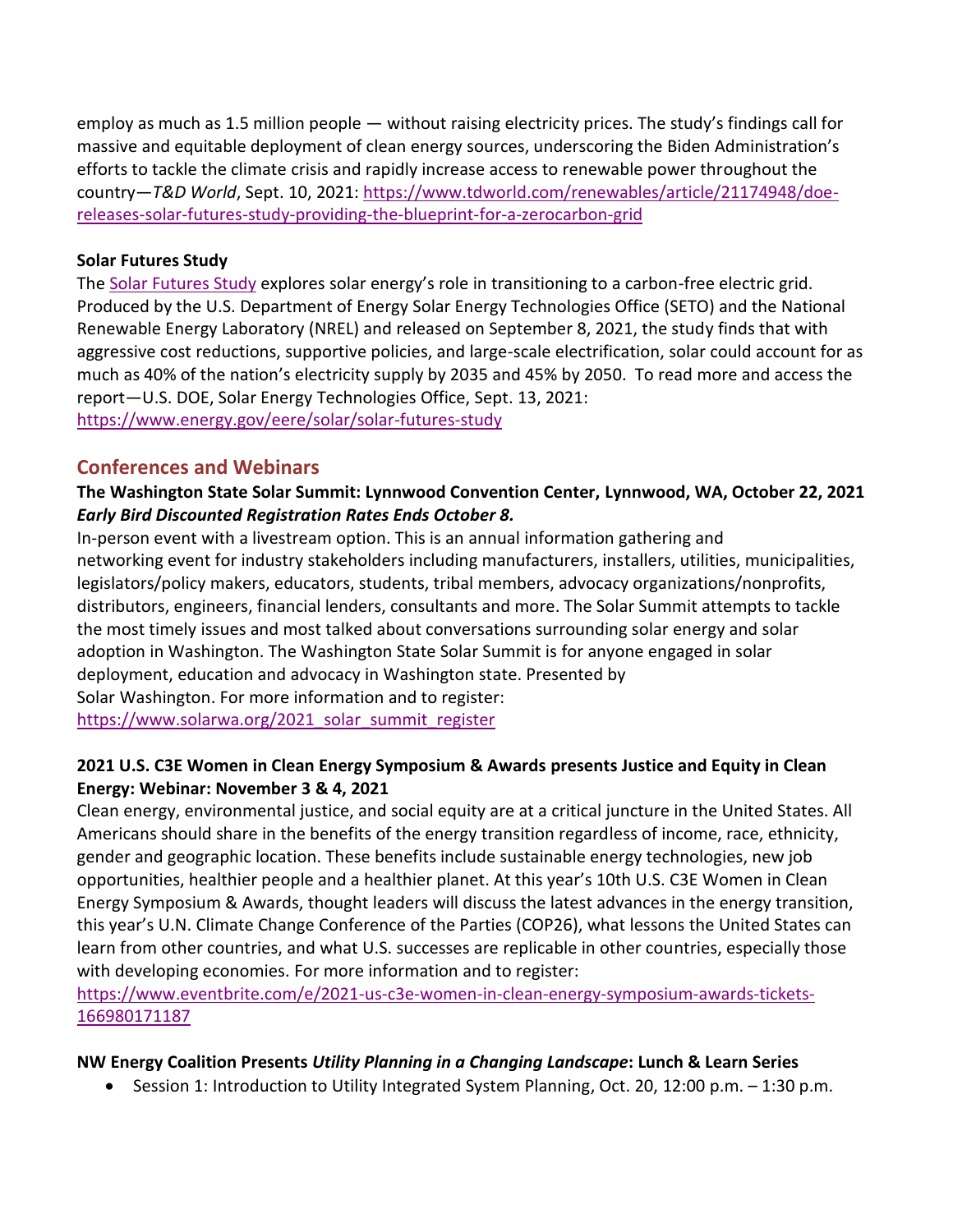- Session 2: Planning for the Future and the Changing Clean Energy Policy Landscape in the Northwest, Oct. 27, 12:00 p.m. – 1:30 p.m.
- Session 3: Getting the Most Value out of Customer-Side Resources and Distribution System Planning, Nov. 3, 12:00 p.m. – 1:30 p.m.
- Session 4: Electricity Reliability and the Clean Energy Future, Nov. 10, 12:00 p.m. 1:30 p.m.

For session descriptions and to register: <https://nwenergy.org/news/fall-lunch-learn-series/>

**Oregon Solar + Storage Conference, In-Person at Portland Crowne Plaza, November 2-4, 2021** The Oregon Solar + Storage Conference - OSSC - is taking place November 2 - 4, 2021. Earn NABCEP CEUs, visit engaging exhibits, hear from industry leaders about solar policy, storage, business development, land use, large-scale development, and more. Join OSSIA for one of the most comprehensive solar + storage conferences in the nation. For more information and to register: <https://www.orssia.org/osec>

Want to Contribute? If you have information on events, publications or other solar topics that you would like mentioned in an upcoming issue of Solar Newsbriefs, please contact Anne Whitney at [whitneya@energy.wsu.edu](mailto:whitneya@energy.wsu.edu)

While every URL in Solar Newsbriefs is checked for accuracy prior to distribution, URLs may change, and servers may temporarily fail to connect to working URLs.

If any of your colleagues would like to be added to the distribution list to receive Solar Newsbriefs, or you would like to be omitted from this distribution list, please email your request and contact information to [solarnewsbriefs@energy.wsu.edu.](mailto:solarnewsbriefs@energy.wsu.edu?subject=Solar%20Newsbriefs)